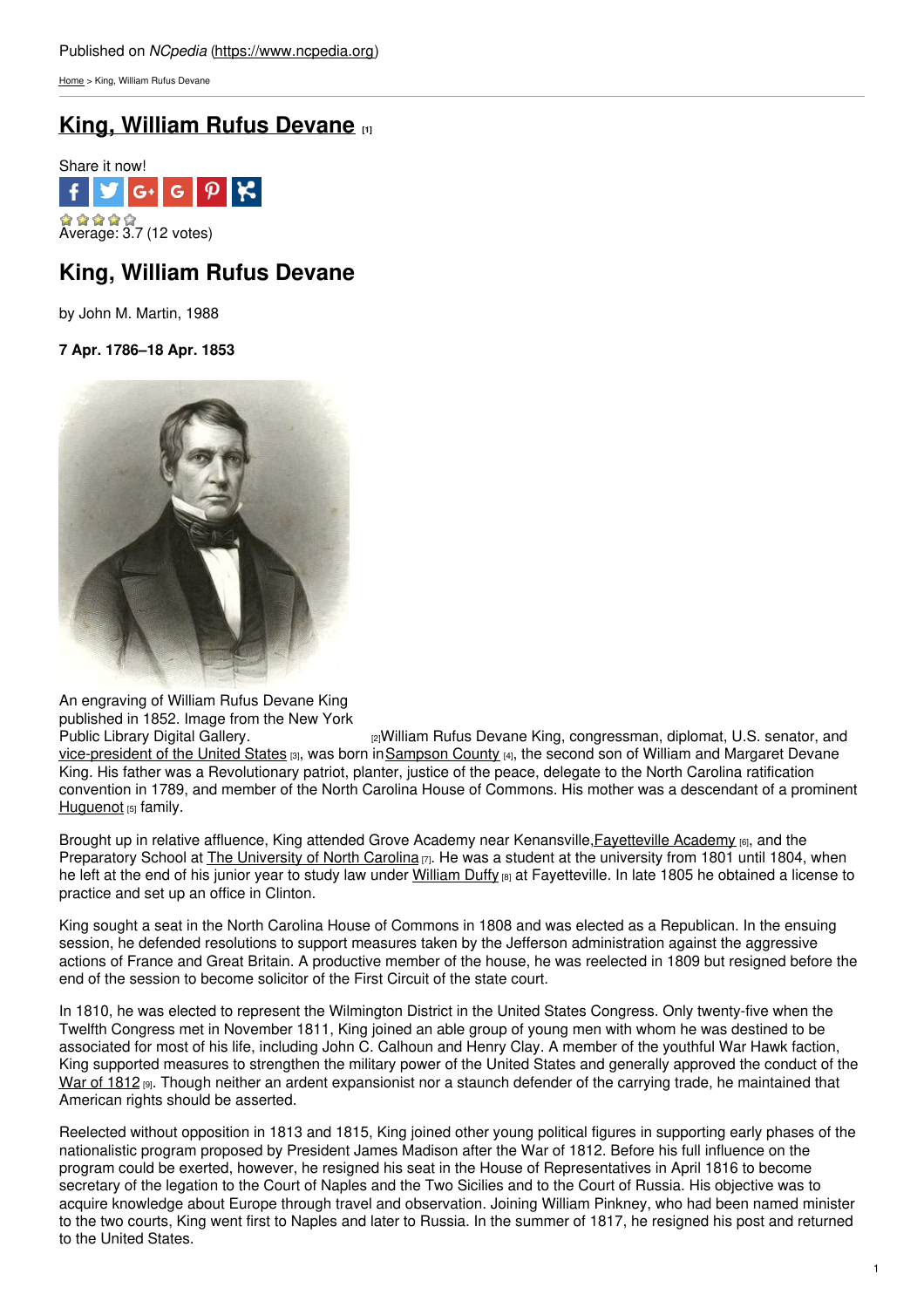In 1818 King moved to Alabama to take advantage of the unprecedented economic opportunity there and to enhance his political career. He acquired large land-holdings in Dallas County and played a major part in the founding of Selma. Elected to represent Dallas County in the Alabama Constitutional Convention of 1819, he was appointed to the Committee of Fifteen established to draw up a proposed draft of the constitution. In convention debates, King supported a more conservative constitution as opposed to one characterized by "extreme" democracy.

In 1819, he was elected by the new state legislature to represent southern Alabama in the U.S. Senate. On Capitol Hill he supported the Missouri Compromise and became a leader in the fight for generous land legislation and an opponent of protective tariffs. He exerted a powerful influence in support of the Land Act of 1820 and relinquishment laws for the benefit of western farmers who had overbought government land.

King was reelected to the Senate in 1822 by a narrow margin and in 1828 without opposition. Although he supported John Quincy Adams for president in 1824, he soon became disillusioned with his policies and joined many other Alabamians in endorsing Andrew Jackson. He opposed the tariff acts of 1824 and 1828 and took a special interest in Indian removal and in public land measures. After Jackson's election, King became one of the major administration leaders in the Senate.



An engraving of William Rufus Devane King. Image from the LIbrary of [Congress.](http://www.loc.gov/pictures/item/2003681719/) [10]

A supporter of a low tariff but a foe of the principle of nullification, King feared the consequences in the South of the continuation of the protective tariff. During debates that preceded adoption of the Tariff of 1832, he spoke against its protective features, called on his protectionist colleagues for conciliatory steps, and eventually voted for an amended bill that offered some mitigation of the protective system. When South Carolina attempted to nullify tariff laws in 1832, King opposed both nullification and the Force bill which was designed to punish South Carolina. He took a lead in seeking adoption of the Tariff of 1833, which led to a peaceful settlement of the issue.

While King was chairman of the Public Lands Committee during the Twenty-second Congress, the committee issued a report opposing a distribution scheme favored by a group led by Henry Clay and advocating instead a reduction in the price of public land. The report constituted a source document for later advocates of cheap public land and opponents of the distribution of government revenues. Throughout his tenure in the Senate, King continued to support land policies that were beneficial to settlers and to oppose distribution. In 1832, he opposed the bill proposing recharter of the Bank of the United States because it had been presented for partisan reasons and because no modifications had been proposed to correct abuses. Subsequently, he vigorously opposed the bank's efforts to force reconsideration of the bank measure.

As a delegate to the Democratic convention in Baltimore in 1832, King was appointed to the Committee on Rules and reported for the committee a rule requiring a two-thirds vote for the selection of a nominee, a rule continued by the Democratic party until 1936. Although he opposed the nomination of Martin Van Buren for the vice-presidency, the Alabama senator supported the party ticket.

Despite severe criticism by the advocates of nullification because of his stand at the time of the crisis, King was reelected to the Senate in 1834 with only slight opposition. While maintaining his reservations about Martin Van Buren, he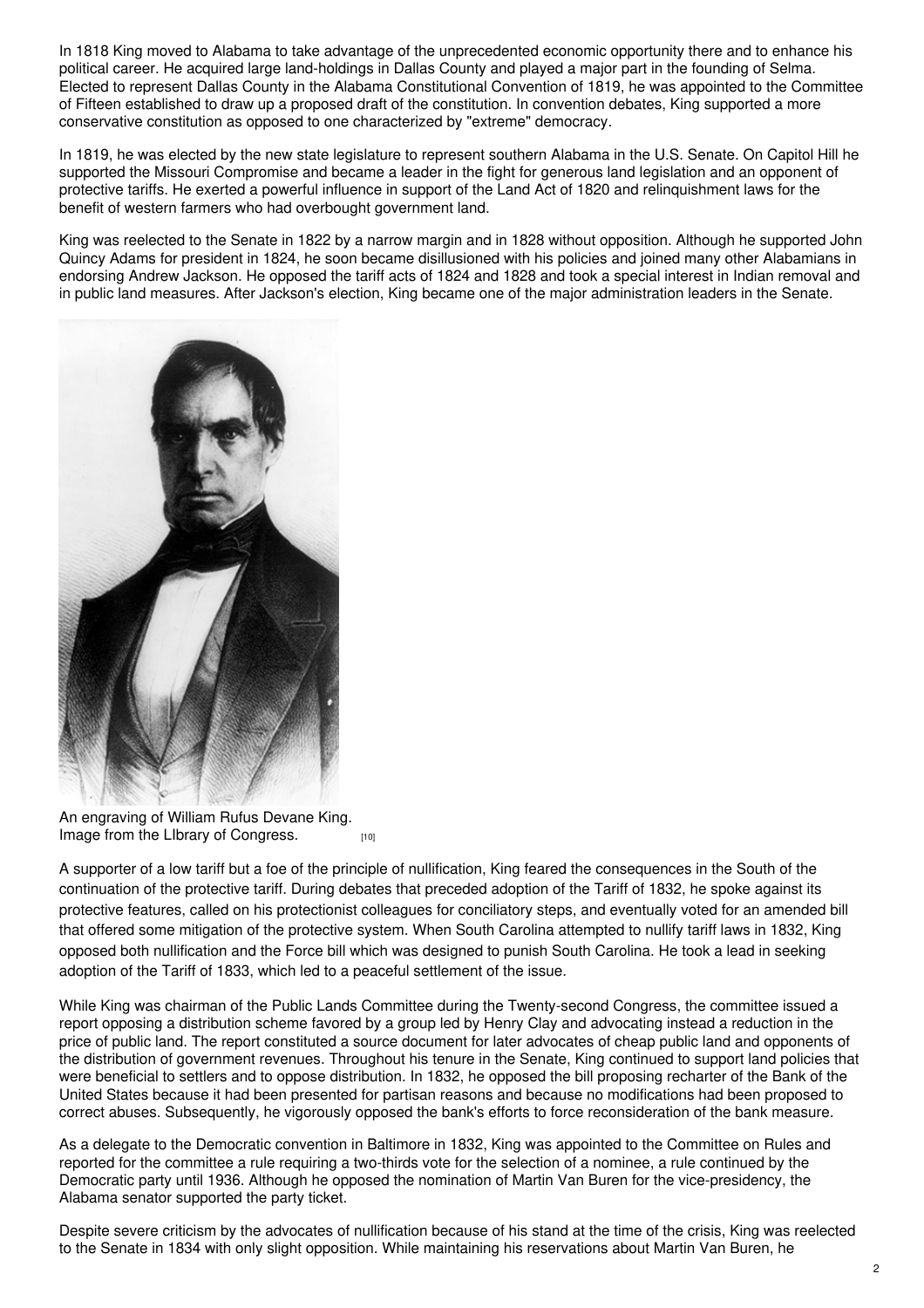supported him for the presidency in 1836. Deeply concerned about the panic of 1837 because it brought personal suffering and threatened to split the Democratic party, he supported repeal of the Distribution Act and creation of the Independent Treasury System as a means to help alleviate existing problems.

When trouble arose in the 1830s over the distribution of Abolitionist literature in the South and the reception of Abolitionist petitions by the Senate, King took a moderate position. He supported the view that the distribution of literature should be limited at the source and that petitions should be received by the Senate and rejected.

At the close of the Twenty-fourth Congress, he was elected president pro tempore of the Senate and served until 1841. Previously, he had presided over the Senate many times and was regarded as the foremost expounder of Senate rules.

As early as 1838, King began to think of securing the Democratic vice-presidential nomination in 1840. But despite strong support for him in Alabama and Pennsylvania, the Democratic National Convention failed to agree on a single vicepresidential candidate. Rather than divide the party, King withdrew in favor of Richard M. Johnson. Late in 1840, he was reelected to the Senate for a fifth term but with strong opposition from his Whig opponent, John Gayle.

After 1841, King was one of the leaders of the opposition in the Whig-controlled Senate. As such, he opposed attempts to repeal the Independent Treasury Act, to revive the Second Bank of the United States in new forms, to provide for distribution of governmental revenues to the states, to impose a higher tariff, and to restrict the Senate's right to full debate on all issues. Though only partially successful in his resistance to the Whig program on banking and manufacturing, King won the fight to protect the Senate's right to full debate. In taking such positions, he was thrown in support of John Tyler, the [states'](https://www.ncpedia.org/state-rights) rights  $[11]$  Whig who succeeded to the presidency after the death of William Henry Harrison. He also supported Tyler in his quest for the annexation of Texas.

As the election of 1844 neared, strong support again developed for King for the vice-presidency. However, when Van Buren lost the presidential nomination to [James](https://www.ncpedia.org/biography/polk-james-knox) Knox Polk [12], a southerner, his hopes were shattered.

In April 1844 King resigned from the Senate to become minister to France, serving until September 1846. In that position, he contributed greatly to the success of three measures important to the United States: the annexation of Texas, the settlement of the Oregon boundary, and the [Mexican](https://www.ncpedia.org/mexican-war) War [13]. King convinced the French government that it would be unwise to join England in its proposed plan of intervention in Texas, thus permitting the United States to annex Texas without fear of foreign interference. He also obtained assurances that France would not intervene against the United States in England's behalf during the Oregon controversy and that it would not act in a manner unfriendly to the United States during the Mexican War.



UNC Press. p. 133. [\(Digital](http://digital.ncdcr.gov/cdm/ref/collection/p249901coll37/id/24246) page 147). [14] Returning to Alabama in November 1836, King declined to become a

candidate for governor in 1847 and instead began a campaign to unseat Dixon Hall Lewis, who had been elected to his old seat in the Senate. Opposed by both the Whigs and the Lewis element of the Democratic party in the 1847 contest, however, he was unable to secure a majority in the legislature and suffered his only defeat at the state level. Shortly afterwards, he was nominated for the vice-presidency by the Alabama Democratic party but received only scattered support at the National Convention. When Arthur P. Bagby resigned from the Senate in June 1848, King was appointed to replace him; he was elected to the seat in 1849 after making concessions to the states' rights wing of the Democratic party.

King performed his last great service as senator during the crisis of 1850. One of the leading advocates of compromise in the Senate, he took a moderate position himself and called on both northerners and southerners to make concessions in order to save the Union. Chosen presiding officer of the Senate after the death of President Zachary Taylor, King sought to influence his colleagues to take a less emotional approach to the problems before them. As chairman of the Committee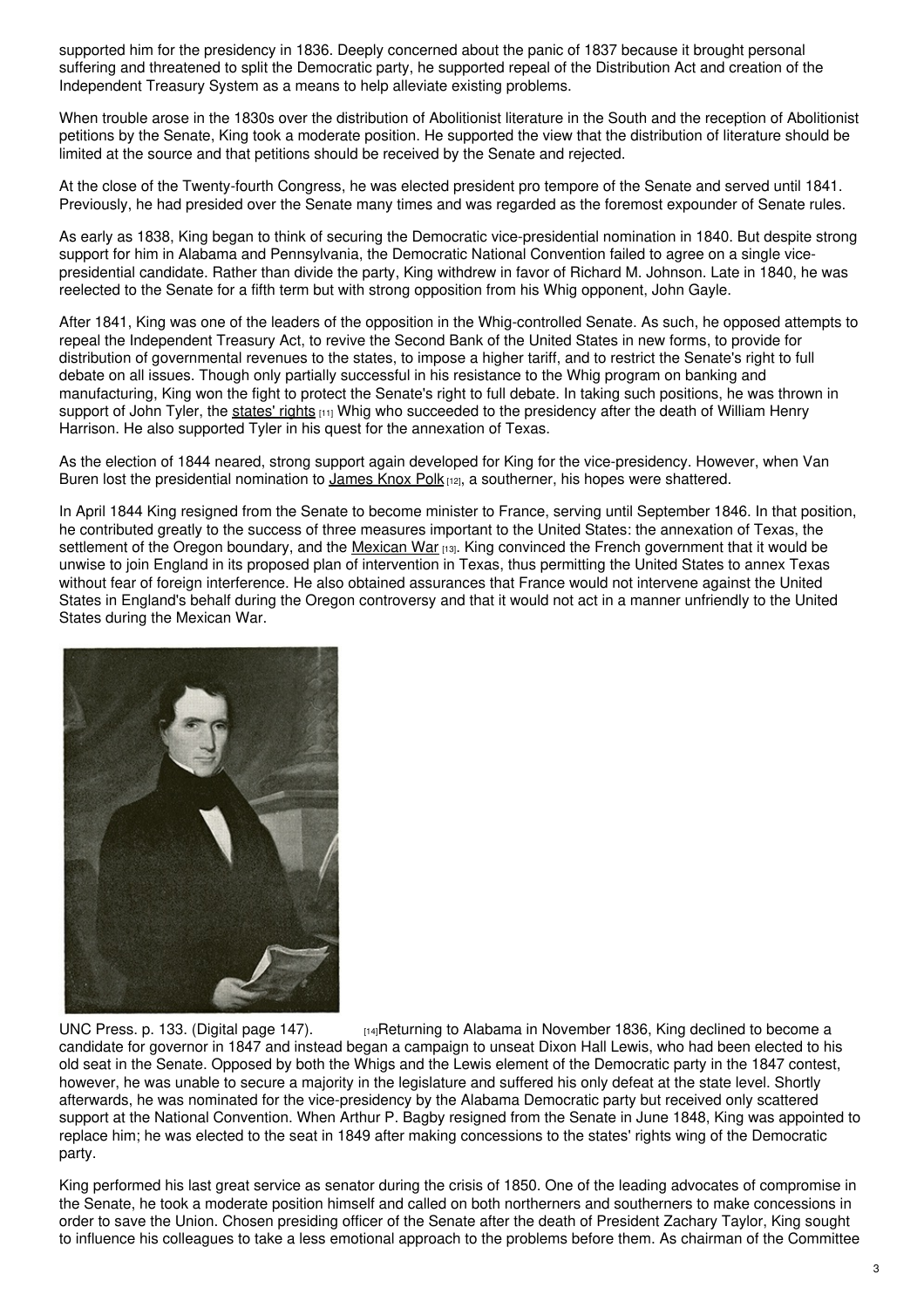on Foreign Relations, he was instrumental in securing adoption of the Clayton-Bulwer Treaty.

Although responsible for ensuring passage of the compromise measures of 1850, King deserves even more credit for bringing about the acceptance of these measures by the South. Conceding that southerners had just cause to complain about this legislation, he nevertheless advised acquiescence and spoke against taking steps that might threaten the Union. He also took a lead in reorganizing the Democratic party in Alabama and in settling North-South differences within the national party.

Partly in recognition of his distinguished record and partly to conciliate the supporters of James Buchanan, King was chosen as the vice-presidential nominee of his party in 1852. But by the time of his landslide victory, he was extremely ill with tuberculosis. In December 1852 he resigned from the Senate and went to Cuba to recover his health. By authorization of a special act of Congress, he was sworn in as vice-president in Cuba on 24 Mar. 1853. He returned to the United States in April and died the same month.

Although King attracted less attention and received less recognition than some of his more colorful contemporaries, he made significant contributions to his state and country. Probably no other elected representative in American history has equaled his ability as presiding officer of the Senate. Acknowledged as the outstanding authority on Senate rules, he was elected president pro tempore on many occasions; moreover, other presiding officers often called on him to preside during their absence. From the floor, King was vigilant to see that presiding officers followed established rules and that decorum was maintained. His moderation and firmness contributed to the reduction of sectional antagonism growing out of the slavery question. Throughout his political career, he maintained an allegiance to the party of Jefferson. He was a staunch supporter of states' rights and a strong opponent of a broad construction of the Constitution.

King, who never married, was a member of the Episcopal church. In appearance, he was tall and slender. He was praised for his courtly manners, courtesy, hospitality, and scrupulous attention to monetary obligations. Portraits of him appear in the State Archives Building in Montgomery, Ala., and at The University of North Carolina. After his death at his home in Dallas County, his body was interred in a vault on the plantation but was later moved to the City Cemetery in Selma.

### **References:**

Samuel F. Bemis, ed., *The American Secretaries of State and Their Diplomacy*, vol. 5 (1927–29).

*Biog. Dir. Am. Cong.* (1928).

Lewy Dorman, *Party Politics in Alabama from 1850 through 1860*(1935).

Walter Jackson, *Alabama's First United States Vice President, William Rufus King*(1952).

John M. Martin, "William R. King and the Compromise of 1850,"*North Carolina Historical Review* (Autumn 1962), "William R. King: Jacksonian Senator," *Alabama Review* (October 1965), and "William R. King and the Vice Presidency,"*Alabama Review* (January 1963).

*Obituary Addresses on the Occasion of the Death of the Hon. William R. King*(1854).

Albert J. Pickett, *History of Alabama* (1851).

#### **Additional Resources:**

"King, William Rufus de Vane, (1786 - 1853)."*Biographical Directory of the United States Congress.*Washington, D.C.: The Congress. <http://bioguide.congress.gov/scripts/biodisplay.pl?index=K000217> [15] (accessed September 11, 2013).

"William Rufus King." Encyclopedia of Alabama.<http://www.encyclopediaofalabama.org/face/Article.jsp?id=h-1886> [16] (accessed September 11, 2013).

Brooks, Daniel F. "Who is William Rufus King?" Alabama Department of Archives and History. <http://www.alabamamoments.state.al.us/sec09.html> [17] (accessed September 11, 2013).

"William Rufus King, 13th Vice President (1853)." Senate Historical Office. UNited States Senate. [http://www.senate.gov/artandhistory/history/common/generic/VP\\_William\\_R\\_King.htm](http://www.senate.gov/artandhistory/history/common/generic/VP_William_R_King.htm) [18] (accessed September 11, 2013).

#### **Image Credits:**

Buttre, John Chester, engraver. "William Rufus King, Vice President of the United States." 1852. Emmet Collection of Manuscripts Etc. Relating to American History. New York Public Library Digital Gallery. <http://digitalgallery.nypl.org/nypldigital/id?421083> [2] (accessed September 11, 2013).

"Hon. W.R. King of Alabama." c1852 June 18. Popular Graphic Arts. Prints and Photographs Division, Library of Congress. <http://www.loc.gov/pictures/item/2003681719/> [10] (accessed September 11, 2013).

Cooke, George, 1838. "William Rufus King." North Carolina Portrait Index, 1700-1860. Chapel Hill: UNC Press. p. 133. (Digital page 147). <http://digital.ncdcr.gov/cdm/ref/collection/p249901coll37/id/24246> [14]. Accessed 10/15/2014.